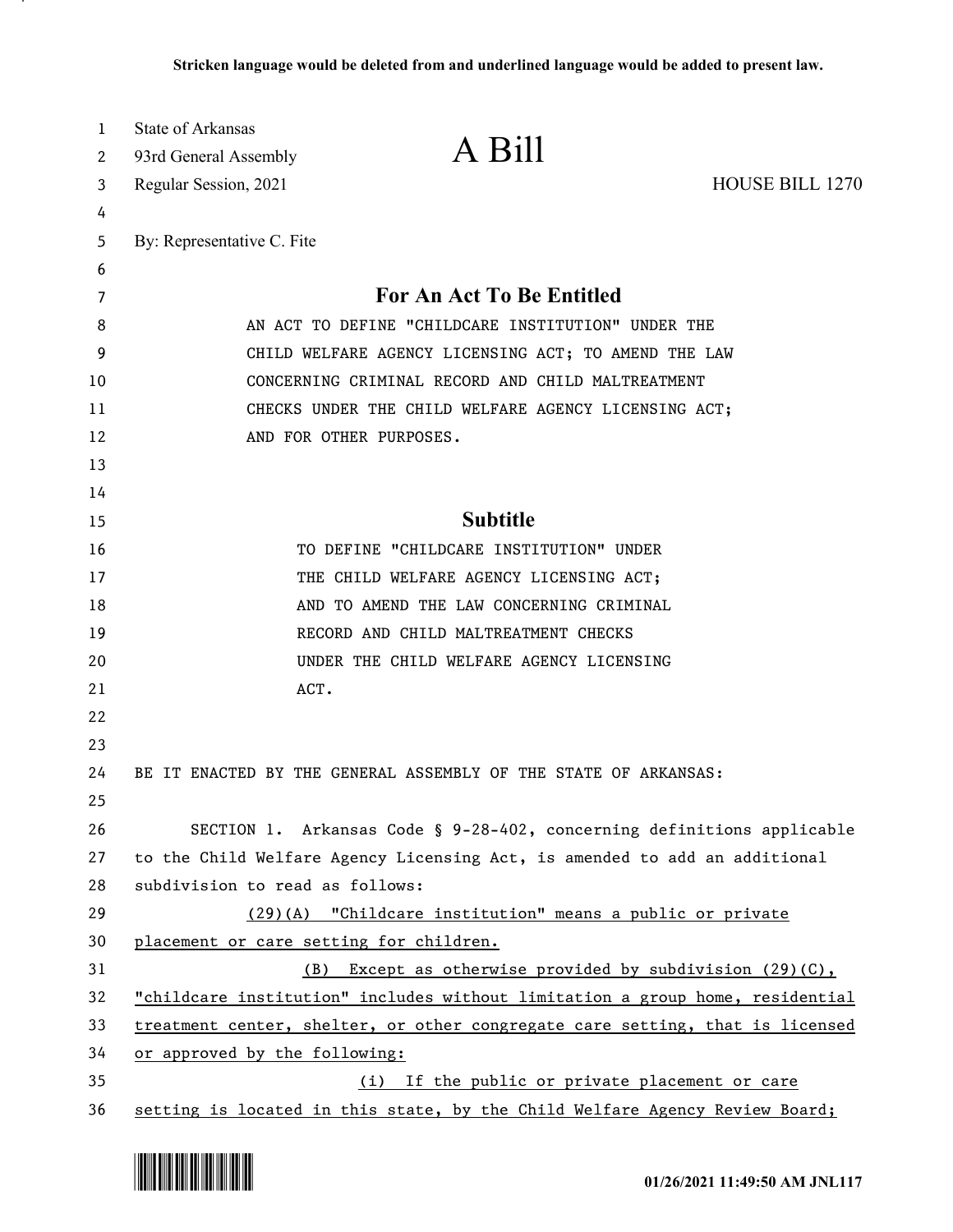| 1  | (ii) If the public or private placement or care                              |  |  |
|----|------------------------------------------------------------------------------|--|--|
| 2  | setting is located out-of-state, by the authority in the state of origin of  |  |  |
| 3  | the public or private placement or care setting that is responsible for      |  |  |
| 4  | licensing or approving a childcare institution;                              |  |  |
| 5  | (iii) If the public or private placement or care                             |  |  |
| 6  | setting is on or near an Indian reservation, by the tribal authority of the  |  |  |
| 7  | Indian reservation; or                                                       |  |  |
| 8  | If the public or private placement or care<br>(iv)                           |  |  |
| 9  | setting is located in the service area of a Tribal Title IV-E agency, by the |  |  |
| 10 | Tribal Title IV-E agency.                                                    |  |  |
| 11 | (C) "Childcare institution" does not include a foster                        |  |  |
| 12 | home, detention facility, forestry camp, training school, or other facility  |  |  |
| 13 | operated primarily for the detention of children who are determined by a     |  |  |
| 14 | court to be delinquent; and                                                  |  |  |
| 15 | (30) "Public childcare institution" means a child care                       |  |  |
| 16 | institution that accommodates no more than twenty-five (25) children at a    |  |  |
| 17 | time and is operated by a state or local government entity.                  |  |  |
| 18 |                                                                              |  |  |
| 19 | SECTION 2. Arkansas Code § $9-28-409(a)(1)$ , concerning criminal record     |  |  |
| 20 | and child maltreatment checks under the Child Welfare Agency Licensing Act,  |  |  |
| 21 | is amended to add an additional subdivision to read as follows:              |  |  |
| 22 | An adult working in a childcare institution.<br>(G)                          |  |  |
| 23 |                                                                              |  |  |
| 24 | Arkansas Code § 9-28-409(b)(1), concerning criminal record<br>SECTION 3.     |  |  |
| 25 | and child maltreatment checks under the Child Welfare Agency Licensing Act,  |  |  |
| 26 | is amended to add an additional subdivision to read as follows:              |  |  |
| 27 | An adult working in a childcare institution.<br>(G)                          |  |  |
| 28 |                                                                              |  |  |
| 29 | SECTION 4. Arkansas Code § $9-28-409(c)(1)$ , concerning criminal record     |  |  |
| 30 | and child maltreatment checks under the Child Welfare Agency Licensing Act,  |  |  |
| 31 | is amended to read as follows:                                               |  |  |
| 32 | $(c)(1)$ Each of the following persons in a child welfare agency who has     |  |  |
| 33 | not lived in Arkansas continuously for the past five (5) years shall have a  |  |  |
| 34 | fingerprint-based criminal background check performed by the Federal Bureau  |  |  |
| 35 | of Investigation in compliance with federal law and regulation to determine  |  |  |
| 36 | if the person has pleaded guilty or nolo contendere to or been found guilty  |  |  |